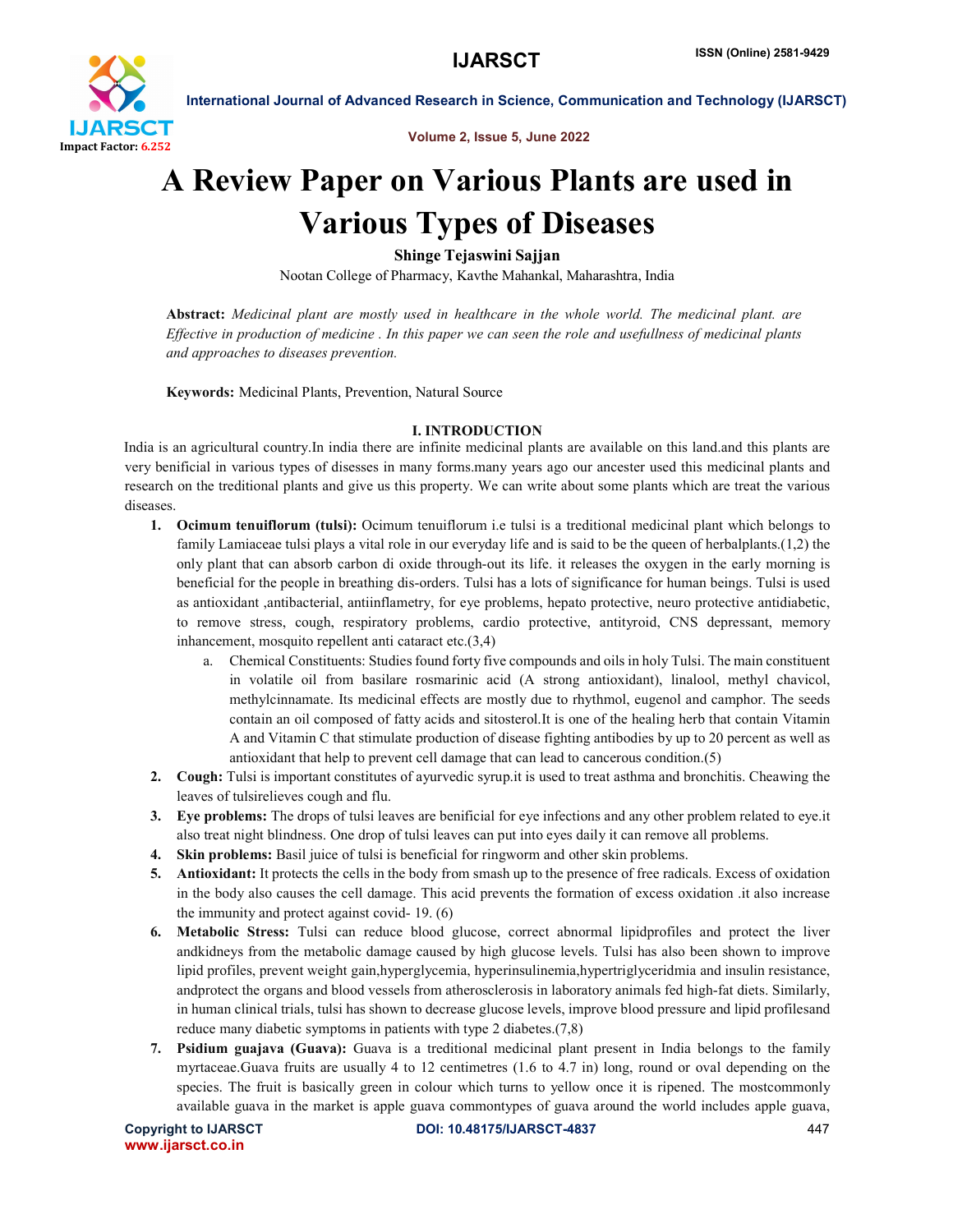

#### Volume 2, Issue 5, June 2022

cherry guava, and strawberry guava. Mostly eaten raw in the ripened or semi-ripened form or consumes in the form of juice. The main constituents of guava are vitamins, tanins, phenolic compounds, flavonoids, essential oils, sesquiterpene alcohols and triterpenoid acids. Not only guava fruit but also there leaves are shows the medicinal properties.like it helps to preventing cancer, regulating blood pressure, cough and cold, diarrhea, teeth and gums problem. Etc. It also helps in weight loss and constipation. There are various uses of guava such as,

# 1.1 Anticancer Activity

The antioxidant, Lycopene which is present abundantly in Guava plays a crucial role in preventing and fighting cancer. Amongst all, breast cancer and prostate cancer responds the best. Red flesh (when dissected) guava contains more lycopene as compared to the other varieties. Lycopene acts by scavenging the free radicals and also prevents further formation of free radicals. (9)

# 1.2 For Teeth Problems

The leaves of guava is very benificial for gums and teeth problem.The leaves are chewed directly it goves instant relief to teeth and the teeth problems like bleeding, pain in teeth are completely cured.(10)

# 1.3 Antibacterial

Guava extract exibit antibacterial activity against both gram positive and gram negative bacteria.Guava leaves extract very good activity against intestinal microbes.

### 1.4 Antidiarrheal

Boiling 6-10 new tender guava leaves in a pot containing warm water and drinking the same in the empty stomach while being still warm has been found to be very effective in controlling diarrhea. Among children the guava bark are used to cure diarrhea owing to there astringent property. (11)

### 1.5 Antihypertensive and Antilipideoma

Guava is highly useful for the treatment of hypertension, hyperlipidemia and heart disease. It also contains some amount of potassium which helps to relax blood vessels and thus helps in controlling blood pressure. It has been found that consuming guava fruit on daily basis results in significant reduction in Blood pressure and blood lipids owing to higher potassium and fibers in the fruit. Moreover, Guava contains a high concentration of pectin which causes a significant reduction in the blood lipids by delaying absorption of the foods and thereby reduces the risk of cardiovascular illnesses

### 1.6 Wound Healing

The ripened fruit of guava is used to cure the wound healing. Also the leaves of guava is also used to treat the wound. Guava leaves made into a paste by grinding with water or oil and applied on wound surface. (12)

### 1.7 Antacid Activity

The alkaline nature of guava leaves gives very good response against the hyperacidity to the stomach. The guava tea is prepared by taking 10-15 guava leaves boiled into the 3 to 4 cups of water and warm it upto 5 to 10 min then cool and drink it daily at morning. It is help to control the acidity.(13)

### 1.8.Tridax Procumbens

Tridax procumbens also known as 'coat buttons' is a perinnial plants belongs to the family Asteraceae. In marathi it is called as 'dagadi pala'. This species has a long history of treditional uses in different communities.

Chemical constituents: The main chemical constituents in T. Procumbens are flavon glycoside,chromon glycoside, steroils,and polysaccharides . T.procumbens are used in Ayurveda in India. From this species different substance like oil, skin poultocs, teas are manufactured. It shows many pharmacological properties like antifungal, antioxidant, antiinflametry, antimicrobial antitumor, etc.(14)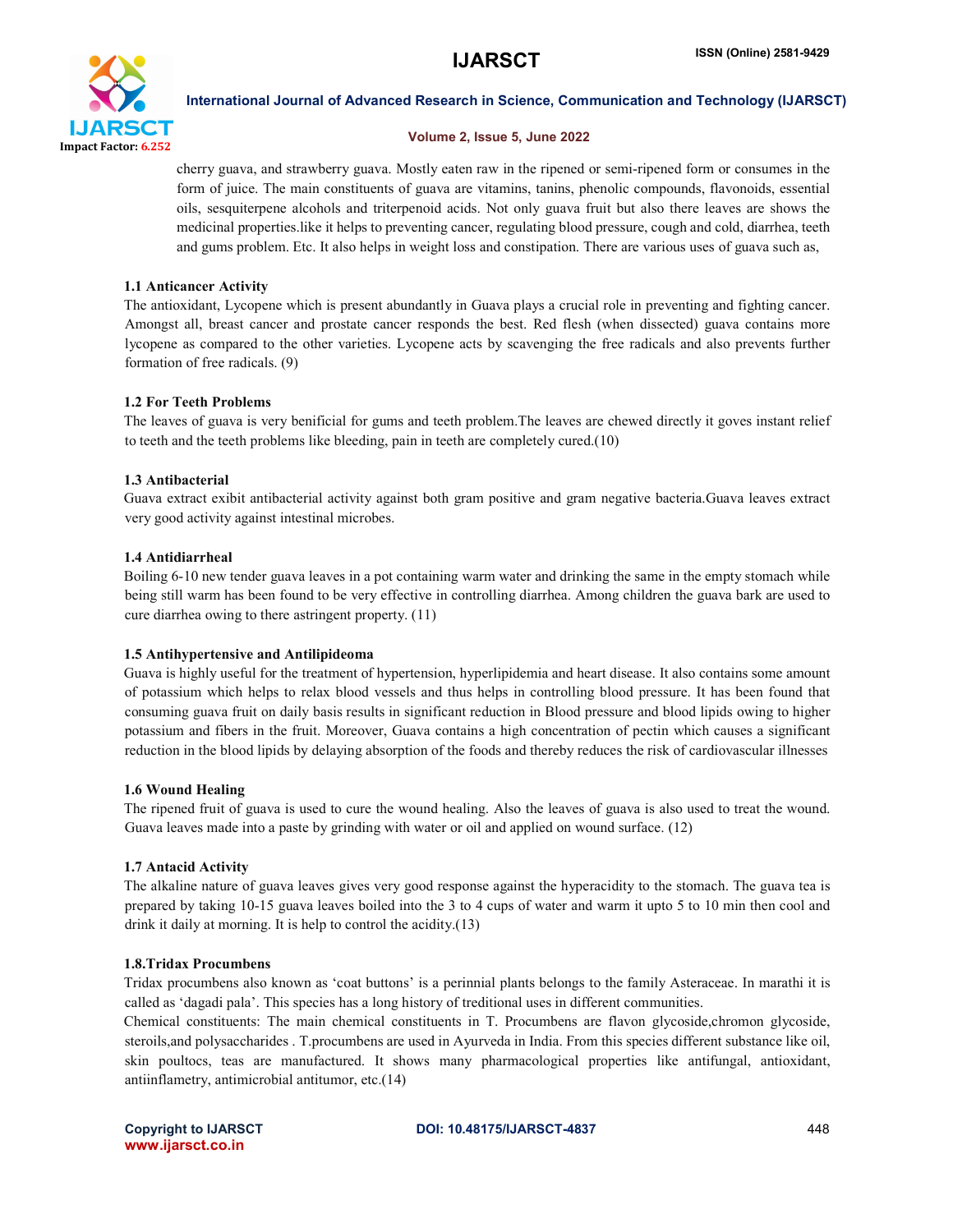

#### Volume 2, Issue 5, June 2022

# 1.9 Antifungal Activity

Antifungal activity of T. procumbens has been investigated. Different extraction methods have been used to find the optimum zone of inhibition from different fungal strains including Microsporum fulvum, Microsporum gypseum, Trichophyton mentagrophytes, Trichophyton rubrum, Candida albicans, and Trichosporon beigelii. Extracts of the aerial parts of this plant have shown activity against dermatophytes with zones of inhibition rangifrom17 to 25mm with dichloromethane (DCM) fraction resulting in the best response (Policegoudra et al., 2014). However, the authors do not describe which ones are the bioactive compounds responsible for the antifungal properties. The authors suggest that these compounds could be fatty acid derivatives and constituents but no evidence is given about this statement.(15)

### Analgisic

It is used to cure the wound anf relief pain.the leaves of T procumbens are used to cure the wounds.

#### Remove Kidney Stones

It is help to remove the stones from the kidney upto 22mm within a 15 to 20 days. Boil the leaves of this plant in water then filter this juice and take at morning daily.

### Antioxidant Activity

The essential oils of T. procumbens have shown antioxidant activity by reducing the levels of oxidative stress when using the DPPH assay. These essential oils seem to have higher antioxidant activity than ascorbic acid and increasing the concentration of the essential oil seemed to increase the antioxidant power. It is postulated that this characteristic of T. procumbens makes it a great candidate for thetreatment of inflammation and cancer with less toxic effects. (16) Treditional uses:- Leaves: dried and other herbs ingested orally, juice Diabetes, insect repellent, used to treat diarrhea, and to help check for hemorrhages, as well as hair loss. Jaundice, healing of wounds, inflammation

### Citrus Limon

The citrus is a fluid plant from rutaceae family. Approximately 140 genera and 1300 species are present in this species citrus Citrus fruits are commonly known for their valuable nutritional, pharmaceutical and cosmetic properties. The genus Citrus includes evergreen plants, shrubs or trees (from 3 to 15 m tall). Their leaves are leathery, ovoid or elliptical in shape Lemon possess numerous characteristics such as antioxidants, antimicrobial, antifungal, antibacterial, anti inflammatory, anticancer etc.(17)

# Chemical Constituents

The main chemical constituents present in both c lemon and its juice is flavanoids such as flavonones—eriodictyol, hesperidin, hesperetin. Phenolic acid is another important component present in the juice of c. Lemon. glycosides, coumarins, and sitosterol Citrus fruits constitute only 0.9% of total daily calories and 1.7% of daily carbohydrate. Polymethoxylated flavones have much importance and are very rare in other plants(18)

### General Uses of Lemon

The essential oils of Lemon have much to do with the health and delightful and distinctive aroma of the person. It's a very versatile solution for the whole body. The essential oils, taken internally, diluted, or topically used for various conditions, can be used in the following manner inhaled as aromas.

### Improve Energy and Alertness

Lemons can also improve brain function, boost alarm, mental care and clarity. The revitalizing effects of lemon oil are caused by the high and energizing fragrance. Lemon oil can also be taken internally to boost energy.

### Antiescorbutic and Vitaminic

Very rich in vitamin C,so it has potassium and calcium antscorbutic characteristics. It is very much desirable to reinforce body defenses and prevent numerous illnesses because of his capacity for regeneration of white corpuscles. It also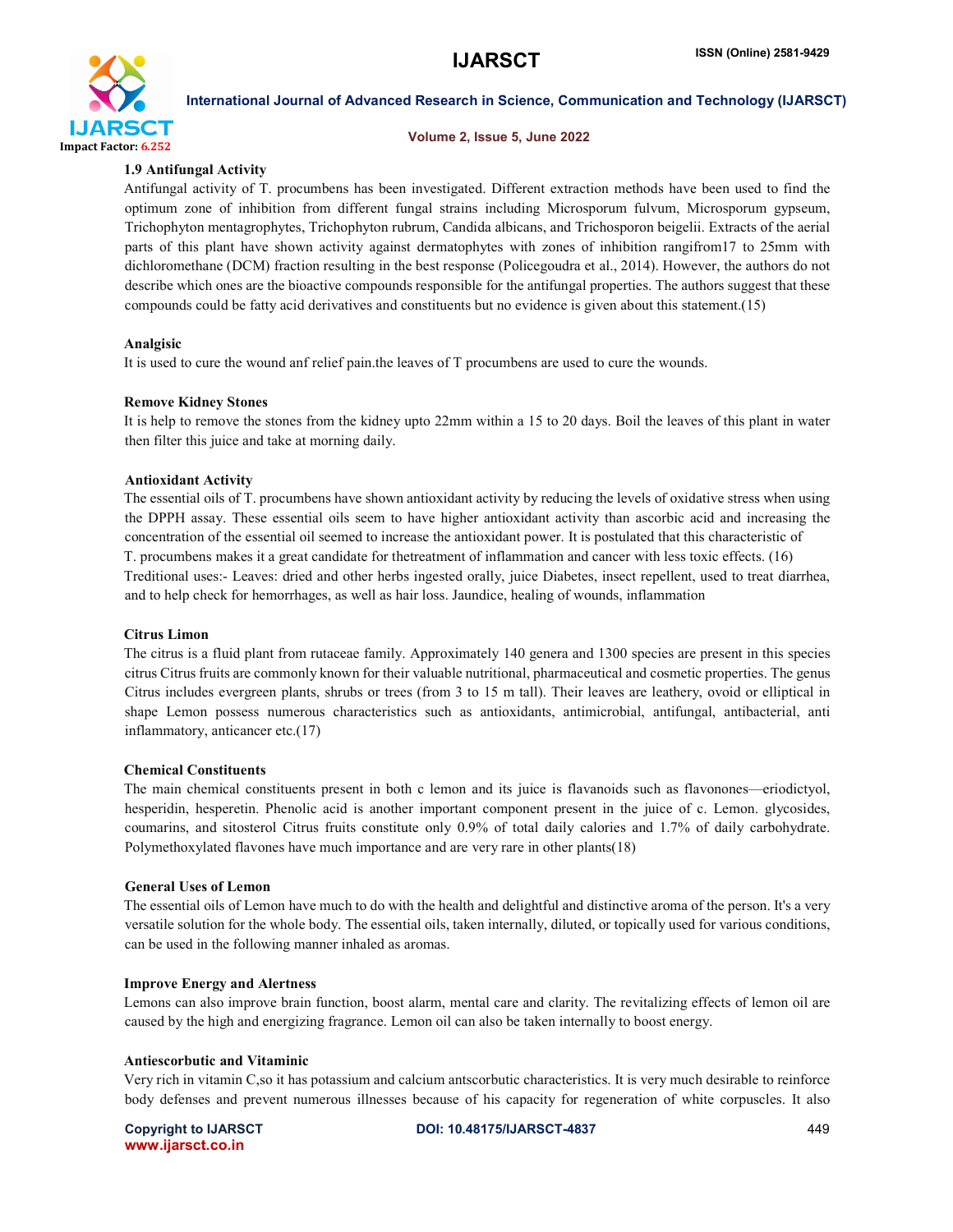

### Volume 2, Issue 5, June 2022

increases the immunity in body and it helps in covid-19 as a immunity buster.

### Lemon Help to Remove Acne

Drinking citrus juice with water every morning is the simplest way for people with worse case acne to tap into these healing characteristics. It has been proven efficient that one portion of lemon juice is mixed with a portion of rose or melon water and placed on skin regions with acne. The solution should be left for half an hour on the skin and washed with water. This is a twice weekly operation. Fresh citrus juice should be applied directly with a cotton ball or swab and left overnight in the impacted zones. In the morning, the solution should be washed. Because this is the least diluted solution, it tends at first to combustion, but is regarded the most efficient way to treat acne with citrus fruit.

#### Anticancer Activity

limon nanovesicles have been isolated from the fruit juice using the ultracentrifugation method and purification on a 30% sucrose gradient, using anin vitro approach. The study showed that isolatedNano vesicles (20g/mL) inhibited cancer cell proliferation in different tumour cell lines, by activating aTRAIL-mediated apoptotic cell death. Furthermore, C. limon nanovesicles suppress chronic myeloidleukemia (CML) tumour growthin vivoby specifically reaching the tumour site and by activatingTRAIL-mediated apoptotic cell processes. (19)

6 Effect on digestive system :- studies have been shows that D-limonene increases gastric motility and causes a reduction in nausea, neutrilization of stomach acid and relief gastric reflux.(20)

#### Effect on Cardiovascular System

Daily intake of c.lemon juice on beneficial effects on blood pressure. Daily lemon juice intake and walking were effective in reduce blood pressure. (21)

#### Mangifera Indica

Mangifera indica (MI), also known as mango, aam, it has been an important herb in the Ayurvedic and indigenous medical systems for over 4000 years. Mangoes belong to genus Mangifera which consists of about 30 species of tropical fruiting trees in the flowering plant family Anacardiaceae. (22)

Chemical constituents:- The main phytoconstituents present in M.indica is steroids, flavons,tannin, resins,volatile oil, terpenoids, proteins, carbohydrates etc Treditional uses:-

#### Treditional uses

Most parts of the tree were used medicinally for abscesses, tumour, snake bite, datura poisoning, wounds, diarrhoea, indigestion, liver disorders, excessive urination, anemia, tetanus , asthma and bronchitis The immature fruit, when sliced and dried, was used in septicemia. The leaves were steeped to produce a tea with a cooling effects, the liquid was used as a bath to treat fever and cold. The bark was considered diuretic, astringent hemostatic and antirheumatic when used in hot local baths and hot dressings. It was used in a wash for blennorrhea. The seeds were used to treat clods, coughs, diarrhea, bleeding piles. The raw kernels were considered to antihelmenthics.

Mangifera indica possesses many pharmacological effects like antimicrobial, antibacterial, antifungal, antioxidant, antiparacytic, antiinflametry analgesic, antipyretic, anticancer, cardiovascular, antidiabetic, dermatological, hepatoprotective, neuroprotective, antiobesity etc.(23)

### Antimicrobial Effect

Extract of Mangifera indica was investigated for antimicrobial activities against three Gram negative (Salmonella spp, Escherichia coli and pseudomonas spp)and two gram positive Staphylococcus and Streptococcus Spp).Bannapalli variety extract possessed the best antibacterial activity. However, mango kernel extract possessed bacteriostatic and antibacterial activity. mango leaves include phenolics, alkaloids, saponins, glycosides, terpenes, and tannins. The concentration of the aforementioned compounds were measured as follows: flavonoid content was the highest at 11.25 mg/100 g; there was 3.23 mg/100 g of saponins; phenolic content was 0.08 mg/100 g; and tannins in leaves was at 0.46 mg/100 g(24)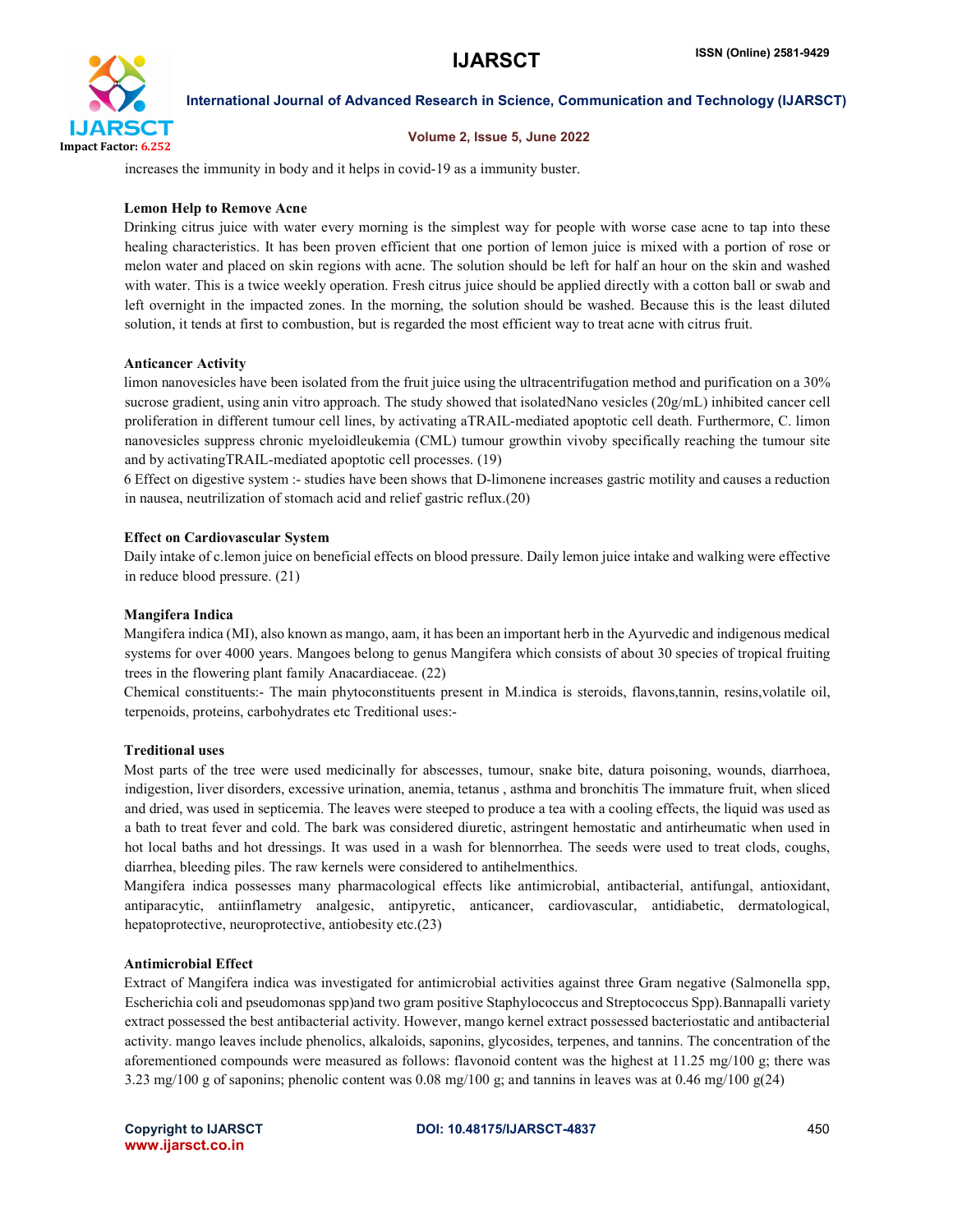

### Volume 2, Issue 5, June 2022

# Antiviral Activity

In vitro effect of mangiferin was studied against Herpes simplex virus type 2; mangiferin does not directly inactivate HSV-2 but inhibits the late event in HSV-2 replication. In vitro mangiferin was also able to inhibit HSV-1 virus replication within cells and to antagonize the cytopathic effects of HIV.(25,26)

# Antiallergic Activity

The anti-allergic properties of Vimang on allergic models, as well as suggesting that this natural extract could be successfully used in the treatment of allergic disorders. Mangiferin, the major compound of Vimang, contributes to the anti-allergic effects of the extract.(27)

# Teeth Problems and Mouth Freshening

The leaves of M.indica is used in the treatment of toothach and it also used to clean and freshening of mouth.

# Anticancer

The significant cytotoxic activities has been demonstrated by the stem bark extract of mango against the breast cancer cell lines MCF 7, MDA-MB-435 and MDA-N, as well as against a colon cancer cell line (SW-620) and a renal cancer cell line.(28) 3au.ArnetuAsn, tEi sahlleerrigcihciangifera indica was tested for antibacterial activity against Staphylococcus coli and Pseudomonas aeruginosa. The ethanol Pofseiundhoibmitoionnas Spp) and two Gr(Staphylococcus and Streptethanolic extract produced zone Tdabirsesocdreidtsiesorensa, eltuxucmseosssu: irvT,esnurarikneTabtrieiotdeni,,tidoaanteaumlruaisaep, sot:ei-stmoanoiusnstg, pwarotusnodfs, thdeiartrheoewa, erineduigsesdtiomne, dliicvienrally

# Azadiíackťa idica

Neem is the most important plant in ayurvedic medicine The leaf, roots,bark ,fruits,and other parts is used as a medicine. There are a lots of uses of this plant like aantioxidants antibacterial,antifungal,antitumor, etc. Neem is considered as harmless to human beings, animals, birds it is appoved by the US environmental protection agency.

# Medicinal Uses of Neem

- 1. 1.The leaves of neem plant is used in the treatment of eye problems, skin problems, fungal infections skin ulcers, lepracy etc.(29)
- 2. Antioxidant properties:- The process through which free radicals are created, is a normal function of the body but the resulting molecules are unstable and can damage other cells due to high molecules of free radicals even cancer is occurs .Neem protects against chemically induced carcinogens and liver damage by boosting antioxidant levels.(30)
- 3. Antiviral effects:-The neem is used for small pox, chicken pox. It also shows antibacterial properties also.
- 4. Skin problems:- The leaves of beem plants us used to treat the skin problems like infection, rasbesh,allergy etc.
- 5. Antiinflametry, antipyretic, analgesic :- The chloroform extract of stem bark is effective against carrageenininduced paw oedema in rat and mouse ear Inflammation. Inflammatory stomatitis in children is cured by the bark extract. Antipyretic activity has been reported in neem oil.(31)
- 6. Gi tract:- A healthy stomach related condition is essential for well being neem decrease the undisirable warmth and toxins in gi tract.
- 7. skin moisture and softness :- neems skin benifits work both internal and externally As an outer application neem oil or cleanser grasps up the skin.
- 8. Hair :- For those with overabundance pitta and warmth caught in the scalp and hair falls neem is very beneficial for cooling the scalp and helping to development of shiny and smooth hair.
- 9. lungs:- neem help to clear breething and a sound respiratory framework.
- 10. Emblica officinalis ( aamla) :- commonly known as Indian gooseberry or Amla is one of the most important medicinal plants in Indian traditional systems of medicine (Ayurveda, Unani and Siddha). It is a well-known fact that all parts of amla are useful in the treatment of various diseases. .Among all, the most important part is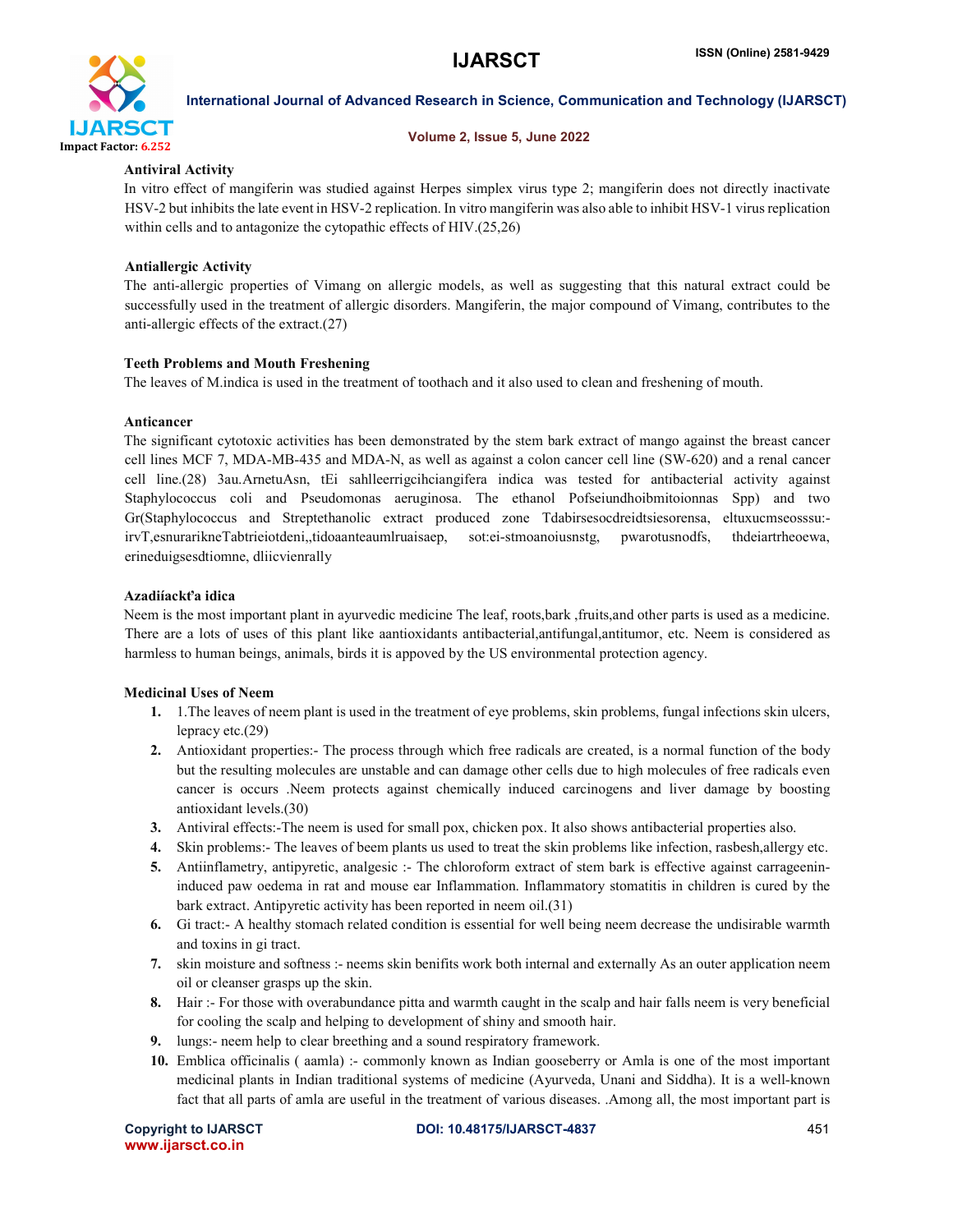

#### Volume 2, Issue 5, June 2022

fruit. Amla fruit is widely used in the Indian system of medicine as diuretic, laxative, liver tonic, refrigerant, stomachic, restorative, anti- pyretic, hair tonic, ulcer preventive and for common cold, fever; as alone or in combination with other plants. Phytochemical studies on amla disclosed major chemical constituents including tannins, alkaloids, polyphenols, vitamins and minerals. Gallic acid, ellagic acid, emblicanin A & B, phyllembein, quercetin and ascorbic acid are found to be biologically effective. (32) Research reports on amla reveals its analgesic, anti-tussive, anti-atherogenic, adaptogenic; cardio, gastro, nephro and neuroprotective, chemopreventive, radio and chemo modulatory and anti-cancer properties. Amla is also reported to possess potent free radical scavenging, antioxidant, anti- inflammatory, anti-mutagenic, immunomodulatory activities, which are efficacious in the prevention and treatment of various diseases like cancer, atherosclerosis,diabetes, liver and heart diseases. In this article, we discuss the nutritional value, biochemical constituents, traditional uses.(33,34)

Neuroprotective Effects: An exami neem when CP infusion inferred an all around saved bra tdcpiiiessssrpcufoloaevrt.meiNnreio-e(dCsctPho-af)ennxpgpereeolsom,reipwntehTbdetitohnceehnuermCoPi tpc,oraTx olritceewitcyetiravene dNimereupsrauoclpttsrsodtf eAcmtzioavndesiErtafrfacehtcettdas: itAnhndaitecxama lmoerai pnvheaostilaoogngaiwcinaaslst

Antinephrotoxicityde to the ipopchAmofuarafnerdpmicstdrasieloin catnoltiaysoiflssTinaosacrasfboiemstmlmdhetliaehm tetiaetaloohinankmnanmeanloiylnslosautslteis,kfcimeramnusllokepi,orwtaosoflvnroaietsitaadsmusn,ssetf,ilrenaxpiudndt h:irAditeaoisncna,toacnlgeuolfimoarefcvoebAecesrtozdesihamifbaecudeirpgindreroeirasuylacens.pnhaeIdldtsdas 7eini,s.fn.EtaoIbmndrineimabialnoIablneinomecdgatailescacofsiniantfd:fmhaUsicelismciclpniayoneuarngpdbrlsiphioas ctyonhi(tnlsyAulieadnem.nlrfnIuttalntrahstse)eiamod:a,c-

nriovetEeisaiotmoteafn.ombtaTfhllihtenchseaesyeesaseltaledrmse..

- 1. For hemorrhage, diarrhea and dysentery: Using dried fruit. A decoction prepared from the fruit combined with T. chebula and T.
- 2. belericais useful in chronic dysentery and biliousness, in doses of 1 oz. once or twice daily.
- 3. For diarrhea of children:- Tender shoots given in butter-milk cure indigestion and diarrhea; green fresh leaves combined with curds have a similar effect.
- 4. For anemia, jaundice and dyspepsia:Use dried fruit with iron. A.
- 5. fermented liquor prepared from the root is used in jaundice, dyspepsia, cough, etc
- 6. To stop nausea and vomiting: A powder of the amla seed and red. sandalwood is given with honey, to stop emesis
- 7. For hair problem :- The powder of aamla is very brnificial for hairs. Or the oil of aamla also used to stop the hairfall.
- 8. Tinospora cordifolia (Gulvel) :- The plant tinosporia cordifolia is the treditional plant mainly used in ayurvedic systems in many conditions. This plant is extensively used and investigated belongs to the family Menispermaceae for its varied activities. It is a deciduous, fleshy, robust climber growing with support of mango or neem plant. (35)This plant is used in various diseases like, fatigue, old age, hematinics, menstrual disorders, maleria, diabetes, tuberculosis, chronic nose infections, diuretics, to treat fever, anticancer, antioxidant etc.

### Diabetes mellitus

Hypoglycemic activity of Gulvel was shown in alloxan-diabetic rats66. The aqueous and alcoholic extracts reduced fasting blood sugar and improved glucose tolerance followed by deterioration after one month treatment. Aqueous root extract of Gulvel caused a significant reduction in blood glucose, brain lipids, and hepatic glucose-6-phosphatase, serum acid phosphatase, alkaline phosphatase, and lactate dehydrogenase, and increased the body weight, hemoglobin,(36)

### Skin disorders and leprosy

Traditional use of Gulvel has been mentioned in skin diseases. In Ayurveda, it has been mentioned as —Kushtaharal (means, useful in leprosy), and useful in skin disorders like ―Kanduǁ Gulvel has been shown to have beneficial antileprotic activity in a combination formulation. (37)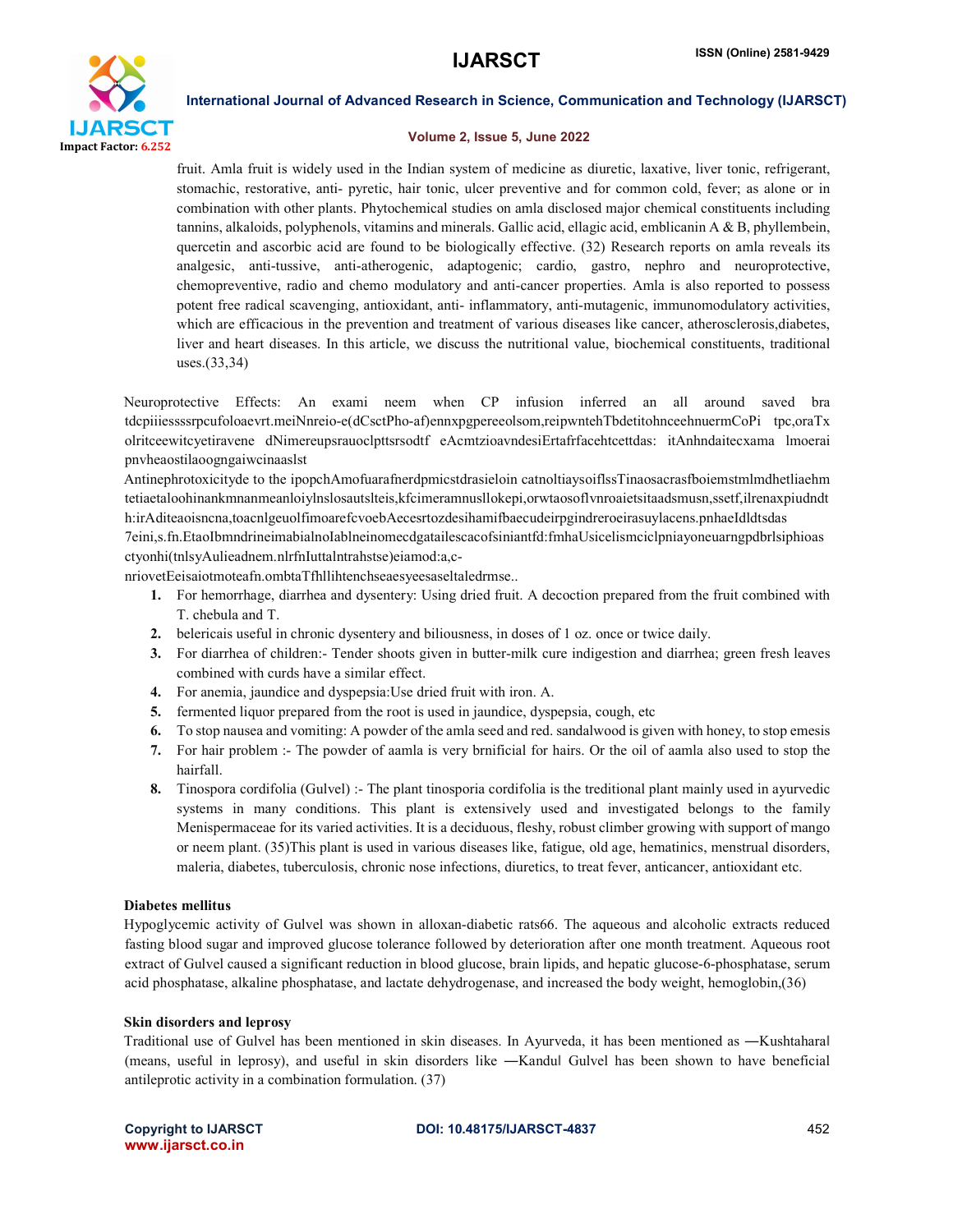

### Volume 2, Issue 5, June 2022

# Snake bite and scorpion bite

Use has been mentioned in snake bite and scorpion bite due to its ability to remove exogenous and endogenous toxins. The most likely mechanism relates to immune-modulation and antioxidant properties(38)

Milleťťia pi□□aťa ( kaía□ja) :- kaía□ja is ťke i□dige□ous medici□al pla□ť used i□ Ayuíveda, siddka,a□d u□a□i sysťem of medici $\Box$ es foí ťke keali $\Box$ g effect's o $\Box$  kema $\Box$  bei $\Box$ gs. ľke pla $\Box$ t' Millet't'ia pi $\Box$  $\Box$ aťa is belo $\Box$ gs ťo t'ke family legume $\Box$ aceae. ľke paíťs of ťkis pla $\Box$ ť like baík,sťem, íooťs, leaf, floweí aíe used i $\Box$  diffeíe $\Box$ ť ťypes of diseases suck as diaííkea, cougk, lepíosy eťc.

# Treditional uses of karanja

This plant is used For the treatment of wounds, ulcers, painful rheumatic joints, tumours, piles, skin diseases, itches, diarrhoea and other diseases. The leaves of plant are used for wound healing, relieving rheumatic pains, anti-helminthic, cleaning ulcers, gonorrhea, digestive, laxative, genitalia, cold, cough, gonorrhoea, diarrohea, dyspepsia, and leprosy. Flowers were used in the treatment of diabetes(39)

- 1. relief pain :- The leaves of karanja is boiled into a water and after some time shake well the body.it gives relief pain to the body.
- 2. skin infection:- The dried bark powder of karaja and alovera gel is mix and spread on body part where the infection is there it treat the skin problems.and fungal infection, dark circle etc.
- 3. Anti-inflammatory activity :- Pongamia pinnata leaves and seed extracts have been reported to show potent antiinflammatory activity against acute, subacute and chronic inflammation induced rat modal.
- 4. Neuroprotective activity: Neurodegenerative diseases are associated with neuroinflammation, manifested by over-production of nitric oxide (NO) by microglial cells. Three compounds from Pongamia pinnata namely Pongaglabol methyl ether (flavonoid), and lonchocarpin (chalcone) and glabrachromene II (chalcone) were shown to be potential therapeutic agents for neurodegenerative.(40
- 5. Aloevera:- aloevera is the indian medicinal treditional plant belongs to the family Asphodelaceae (Liliaceae) family, and is a shrubby or arborescent, perennial,xerophytic, succulent, pea- green color plant. More than 75 active ingredients from inner gel have been identified including vitamins, minerals, enzymes, sugars, anthraquinones or phenolic compounds, lignin, saponins, sterols, amino acids, and salicylic acid.(41,42)

The aleovera is used in various types of diseases,like wound healing, cosmetic, antiageing, skin hydretion effect, antibacterial, antifungal, antiviral etc

- 1. laxative action :- Anthraquinones increase intestine water content, stimulate water secretion, and increase intestinal peristalsis [28]. And as mentioned earlier a group of specialized cells known as the pericyclic tubules, which occur just beneath the outer green ring of the leaf, produce an exudate that consists of a bitter yellow latex with powerful laxative-like actions(43)
- 2. antibacterial:- The aloevera shows the antibacterial property. The activity of Aloe vera inner gel against both Gram-positive and Gram-negative bacteria has been demonstrated by several different methods .Streptococcus pyogenes and Streptococcus faecalis are two microorganisms that have been inhibited by Aloe gel
- 3. antitumor effects :- The two fractions from Aloes that are claimed to have anticancer effects include glycoproteins (lectins) and polysaccharides [6]. Different studies indicated antitumor activity for Aloe vera gel in terms of reduced tumor burden, tumor shrinkage, tumor necrosis, and prolonged survival rates.(44)
- 4. cosmetic preparation:- In the cosmetics preparation aleovera is used in high quantity in preparation like gels, shampoos, creams, soaps it is used as a hair care etc.

Ficus benghalensis is commonly known as Banyan tree or Vata or Vada tree in Ayurveda. Belonging to family mulberry.Thereare more than 800 species and 2000 varities of Ficus species, most of which are native to the old world tropics. It is used in Ayurveda for the treatment of diarrhea dysentery and piles; teeth disorders Rheumatism, skin disorders like sores to boost immune system as a hypoglycemic. The extracts of Ficus benghalensis were also reported to inhibit activity from liver and kidney fruit extracts exhibited anti-tumor activity in the patato disk bioassay(45)

Traditional uses:- Different parts of the tree have been found to posses medicinal properties: leaves are good for ulcers. Aerial root are useful in gonorrhea, seed and fruit are cooling, tonic and astringent and is also used in diarrhea, dysentery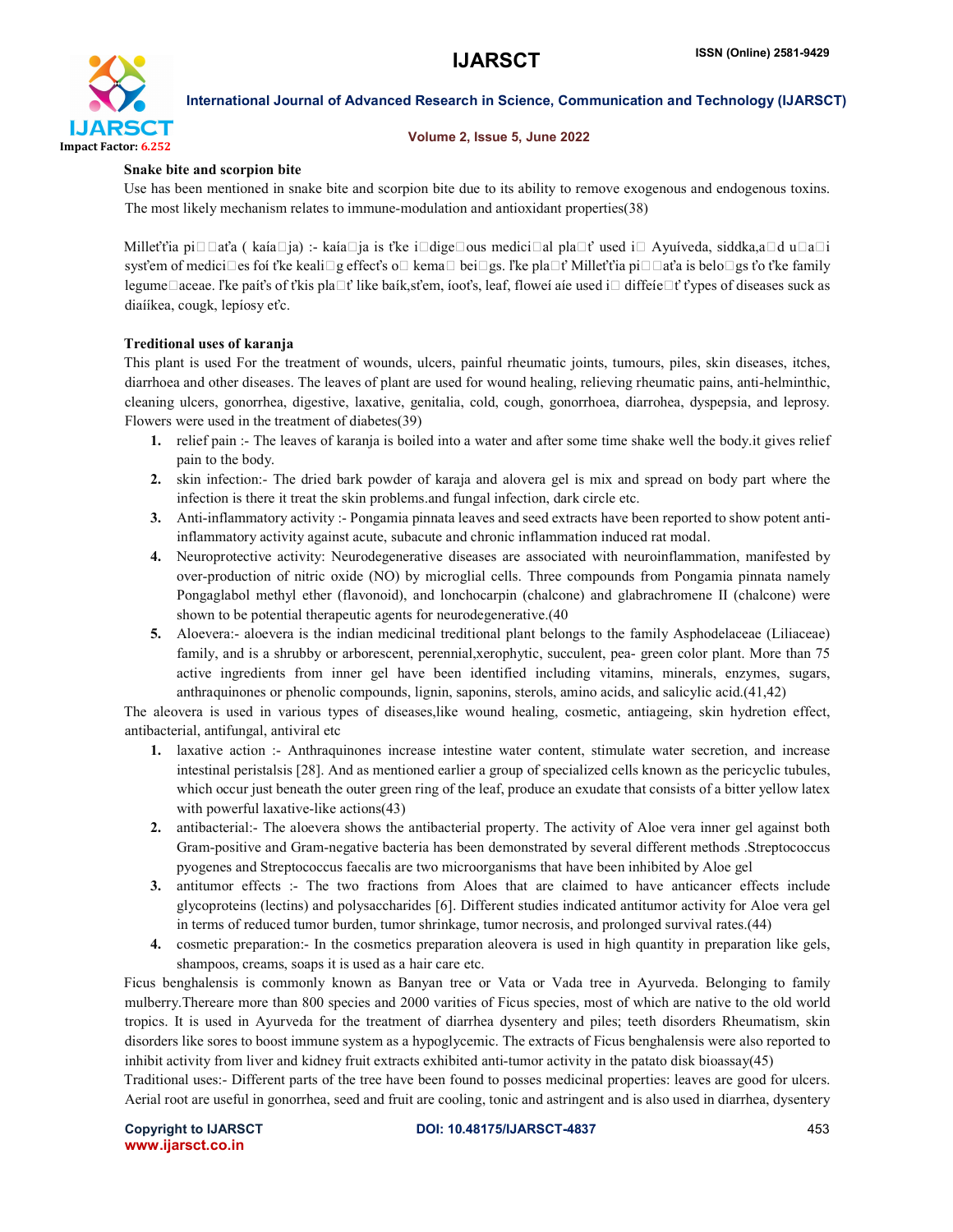

### Volume 2, Issue 5, June 2022

and diabetes. The bark of the plant is used in ayurvedic medicine for the treatment of diabetes. (46)

### Pharmacological effects:

- 1. Analgesic Activity: The analgesic activity of stem bark extraction of Ficus benghalensis tested using acetic acid induced writhing model on rats, showed signification analgesic activity.
- 2. For hair growth: The whits coloured roots of banyan trees are very beneficial for hair growth . These roots are boiled into a coconut oil and take it for 8 days and after that it can be useful to hair .it shows the lenghty and broad hairs.
- 3. Anticancer Activity:- The fruit extract of Ficus benghalensis has been documented for its anti-cancer activity in the potato disc bioassay, but none of the tested extracts showed any marked inhibition on the uptake of calcium in to rat pituitary cell-line. (47)
- 4. Anti-inflammatory Activity:- The ethanolic (300 mg) and petroleum ether extracts (600 mg/kg/day) of Ficus bengalensis, significantly reduced (p<0.05) carrageenan- induced paw edema in rats. The result indicated the ethanolic extract of Ficus bengalensis exhibited significant anti inflammatory activity.(48)

# Bael Aegle marmelos(Linn.)

Bael is plant ofIndian origin having tremendoustherapeutic potential is not fully utilized.It belongs to family Rutaceae, the familyof citrus fruits. It is known with differentnames in different languages8-12. Bel, Beli,Belgiri (Hindi); Bilva, Shivadruma Shivaphala, Vilva (Sanskrit); Bael,Bengal quince, Golden apple (English);Bel, Bel Kham (Urdu); Bel (Assamese and Marathi);

Chemical composition:- Various chemical constituentslike alkaloids, coumarins and steroidshave been isolated and identified fromdifferent parts of tree, such as leaves,fruits, wood, root and bark.

Pharmacological effects:-

- 1. Anticancer activity:- Bael inhibited in vitro proliferation of human tumour cell linesLincluding the lecukenic K562T-lymphoid Jurhat, Beta-lymphoid, Erythro leukemic HEL20.Extract of A. marmelos isantiproliferative but it produces effect onMCF-7 and MDA-MB-231 breastcancer cell line when it is in high Concentration (49)
- 2. Antipyretic and Analgesic activities:- Bael extract exhibits antipyretic,anti-inflammatory and analgesic activities,as it has shown a significant inhibition of the carrageenan induced paw odema,cotton-pellet granuloma and paw itching.(50)
- 3. Constipation:- Ripe fruit is regarded as best ofall laxatives. It cleans and tones up theintestines. Its regular use for two to three months helps in evacuation of even theold accumulated faecal matter from thebowels65. For best result, it should be taken in the form of Sharbat, which isprepared from the pulp of the ripe fruit (51)
- 4. Respiratory infections:- Medicated oil prepared from leaves gives relief from recurrent cold andrespiratory infections. The juice extractedfrom leaves is mixed with equal quantityof sesame oil and heated thoroughly, afew seeds of black pepper and half ateaspoonful of black cumin are added tothe hot oil, and then it is removed fromthe fire and stored for use when necessary.A teaspoonful of this oil should be massaged onto the scalp before a head bath. Its regular use builds up resistance against cold and ccough(52)
- 5. Bael fruits, leaves, and other parts of the tree have phytochemicals that possess numerous pharmacological values. The anti-inflammatory activity was demonstrated by preparations of bael roots . Antioxidant potential of alcoholic and aqueous extracts of bael bark was able to scavenge target radical species such as O2−, NO, 2, 2′ azinobis-3- ethylbenzothiazoline-6-sulphonate (ABTS+) [50, 51]. All parts of the bael tree can be prepared as ideal tonics and reported to be good for the brain .

# Ficus religiosa (pipal)

Commonly known as "Peepal" has played a significant role in im- proving health and alleviate illness of mankind. Ficusreligiosa is a large evergreen tree found throughout India. It was explored and used in various systems of medicine like Ayurved. Siddha Unani and Homeopathy. The Ficus genus contains 800 species and 2000 varie-ties of trees, shrub and vines. These plants grow in different climatic zones the chemical constituents present are Alanine, Threonine, TyrosineBarkBergapten, Bergaptol, Lanosterol, Β-Sitosterol, Stigmasterol, Lupen-3-One, Β-Sitosterol-D-Glucoside ,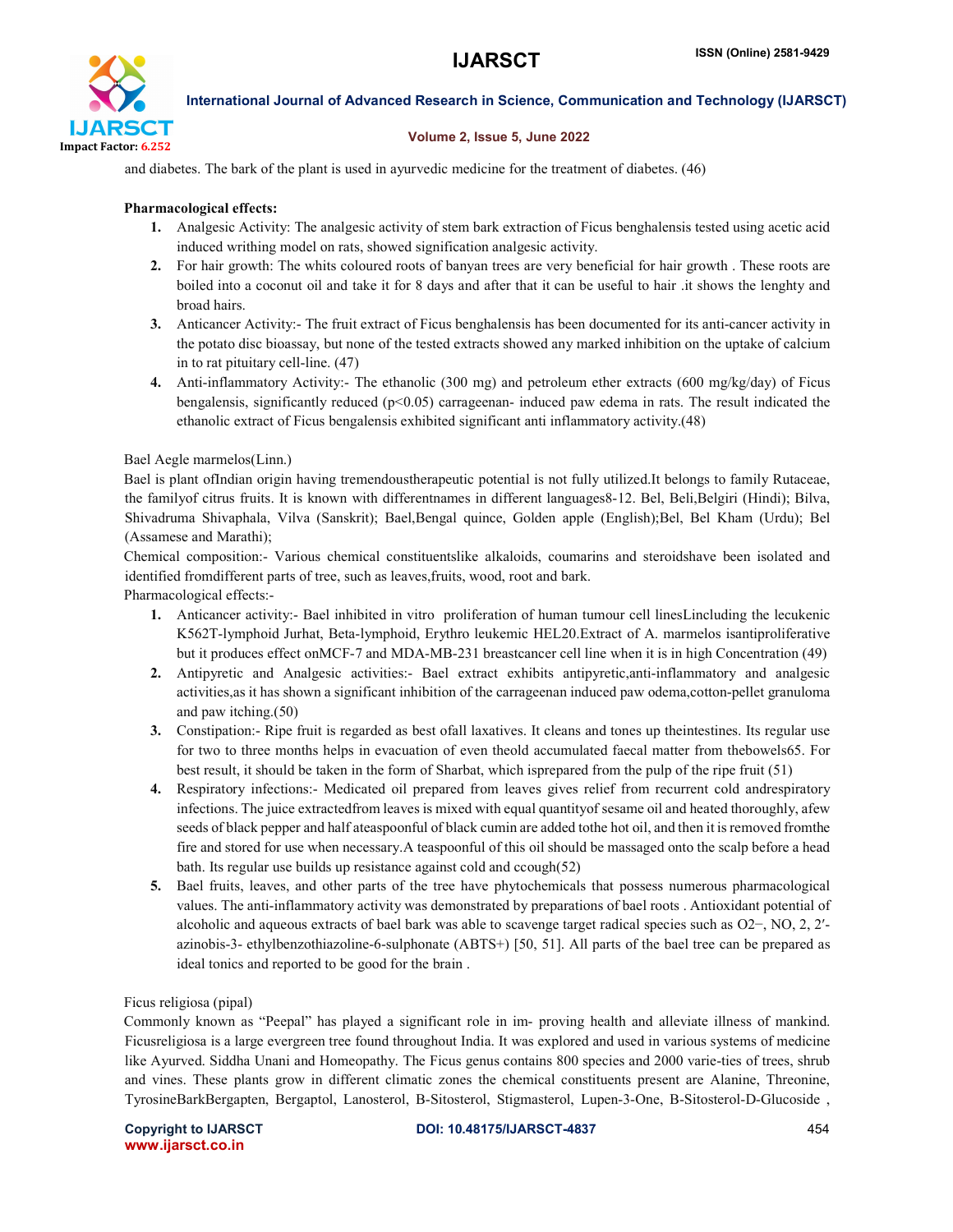

#### Volume 2, Issue 5, June 2022

Vitamin K1 . (53)

Therapeutic uses like Ficus religiosa have been used in traditional Indian medi-cine for various range of ailments. Traditionally the bark, leaves, fruits and other parts are used as medicines for treatment of various diseases. Bark is used for treating gonorrhoea, ulcers, and the leaves are used for skin diseases. The leaves also reported to posses antivenom activity and regulate

mARenPestruPsal ceLyclaeIERDchIRNEPDSaIEPAAeNRRJCOHURXN62A5L OF

# Anti-inflammatory activity

Viswanathan et al investigated the anti-inflammatory and mast cell proliferative effect of aqueous extract of bark of F. religiosa The anti-inflammatory effect was evaluated against acute (carrageenan induced hind paw oedema) and chronic (cotton pellet implantation) models of inflam-mation. F. religiosa has found to be potential anti-inflam- matory & analgesic property. It was found that the leaf ex-tract of F. religiosa has potential anti- inflammatory activity against carrageenan induced paw oedema.(54)

# Anti amnesic activity

To investigate the anti-amnesic activity of F. religiosa methanol extract of figs of F. religiosa were used. Figs are known to comprise a high serotonergic content and modu-lation of serotonergic neurotransmission which plays a cru-cial role in the pathogenesis of amnesia. The anti-amnesic activity was investigated using methanolic extract of figs of F. religiosa on scopolamine-induced anterograde and ret-rograde amnesia in mice. The result showed anti-amnesic activity against scopolamine induced amnesia, in a dose-dependent manner (55)

3Anthelmintic activity:- Methanolic extract F. religiosa bark was 100% lethal for Haemonchus contortus worms The stem and bark ex-tracts of F. religiosa proved lethal to Ascaridia galli in vitro. The pharmacological studies has accepted that anthelmin-tic activity is due to a proteolytic fraction called ficin. It is evident from above that methanolic extracts of F. religiosa possiblyexerted anthelmintic effect because of ficin(56)

### Immunomodulatory Activity

To study the immunomodulatory effect of alcoholic extract of the bark of F. religiosa various hematological and serological tests were carried out in mice. Administration of ex-tract remarkably ameliorated both cellular and humoral antibody response.

# Murraya koenigii (Kadi Patta)

Kadi patta is the indian treditional medicinal plant belongs to the family Rutaceae. The leaves, roots and stems of this plant has used for many purposes like in preparing juices, bringing aroma in many dishes. There are much potential of these plants because it is used for many diseases curing viz. anti-cancerous, antibacterial, antidiabetic, anti- diarrhea, and for memory enhancing. Their roots and leaves are taking for the cure from itching, inflammation, piles, etc.Phytochemicals Like Phenolics, saponins, terpenoids, flavonoid, tannins, alkaloids, phenolic acids, elagic acids, tannic acids etc. Are present. (57)

# Traditional uses

Its leaves are used to cool down the internal heat of stomach and to build up the digestive immunity. Paste of the leaves prepared can be used as an antidote against some venomous animals' bite . The blend of extraction of curry tree leaf and bark are very helpful in maintaining hair growth. It can be the best alternate of antipyretic drugs. Intake if curry leaves extract reduces the destruction of b-cells of islets thus reduces or preventing the development of diabetes mellitus which is a malignant disease. It is found that M. koenigii is helpful in maintaining skin pigmentation, control cholesterol level and enhance memory. It decreases the risk of calcium deficiency and gave strength to bone. It is observed that it also responsible for good dental health.(58)

# Pharmacological effects

Antiobesity and Antihyperlipidemic activities: The dichloromethane (MKD) and ethyl acetate (MKE) extracts of Murraya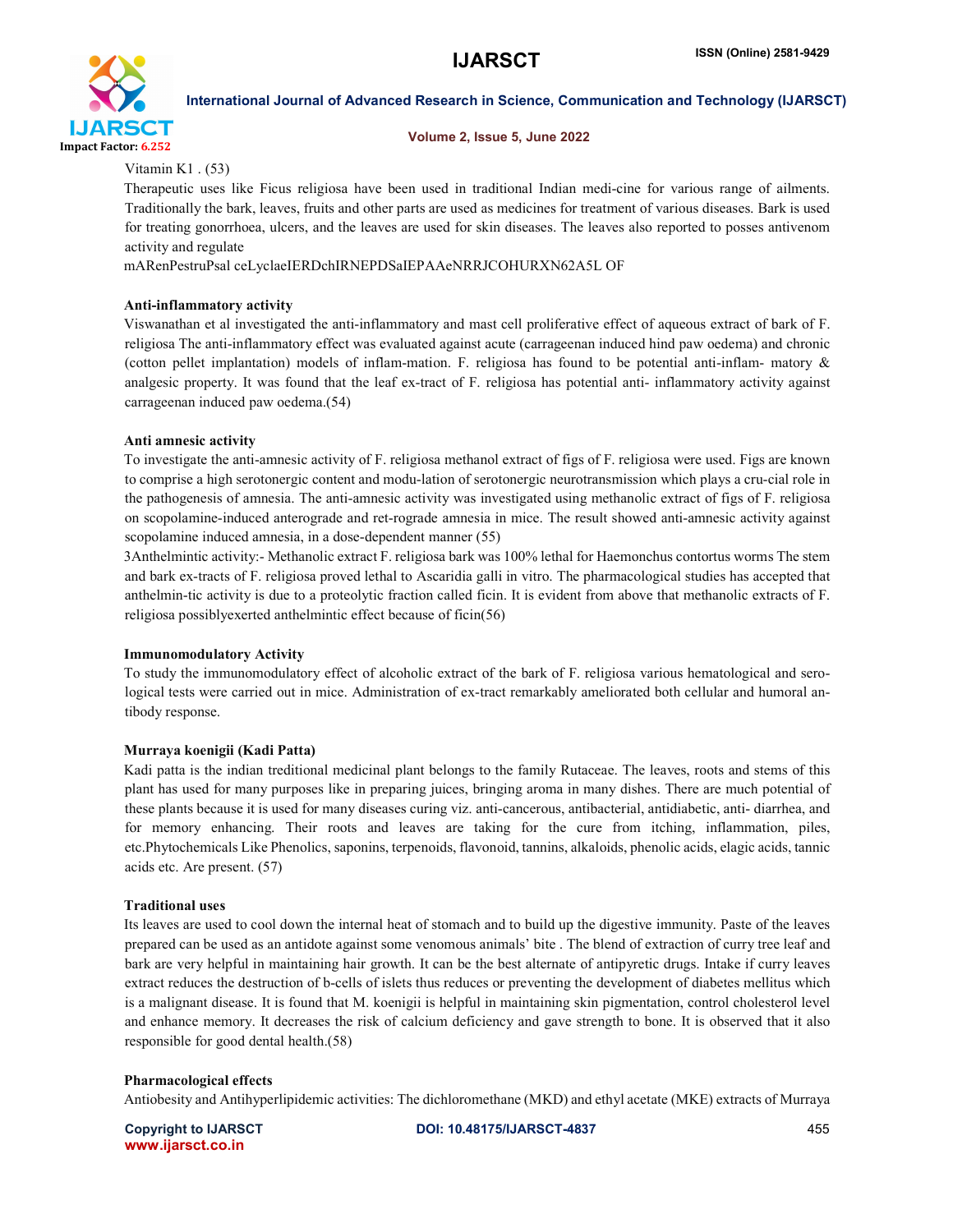

### Volume 2, Issue 5, June 2022

koenigii leaves significantly reduced the body weight gain, plasma total cholesterol (TC) and triglyceride (TG) levels significantly. The observed antiobesity and antihyperlipidemic activities of these extract are correlated with the carbazole alkaloids, Mahanimbine. When it was given orally (30 mg/kg/day) significantly lowered the body weight gain as well as plasma TC and TG levels.

# Effect on bronchial disorders

The herbal composition containing organic extract of any plant part of Murraya (leaves, bark, roots, and seeds) is useful in the treatment and remedy of bronchial respiratory.

# Hair care

The carry leaves are used as the hair care . It gives the shine to the hair and also decreases the hair fall by using the carry leaves oil.

# Carica papaya Linn. (papaya)

The papaya tree belongs to a small family — Caricaceae having fourgenera in the world. Papaya containsbroadspectrum of phytochemicalsincluding,polysaccharides, vitamins,minerals,enzymes, proteins, alkaloids, glycosides,fats and oils, lectins, saponins, flavonoids,sterols, etcPapaya is a common man's fruit,which is reasonably priced and has a highnutritive value. It is low in calories andrich in natural vitamins and minerals.Papaya places first among the fruits forvitamin C, vitamin A, riboflavin, folate,calcium, thiamine, iron, niacin,potassium and fibre.(59)

Some uses of papaya trees: Latex Anthelmintic, relieves dyspepsia, cures diarrhoea, pain of burns and topical use, bleeding haemorrhoids, stomachic, whooping cough.

Ripe fruits: Stomachic, digestive, carminative, diuretic, dysentery and chronic diarrhoea, expectorant, sedative and tonic, relieves obesity, bleedingpiles, wounds of the urinary tract, ringworm and skin diseases psoriasis.

Unripe fruit: Laxative, diuretic, dried fruit reduces enlarged spleen and liver, used in snakebite to remove poison, abortifacient, anti-implantationactivity and antibacterial activity.

Seeds: Carminative, emmenagogue, vermifuge, abortifacient, counter irritant, as paste in the treatment of ringworm and psoriasis, anti-fertilityagents in males.Seed juice Bleeding piles and enlarged liver and spleen.

Root: Abortifacient, diuretic, checking irregular bleeding from the uterus, piles, anti-fungal activity.

Leaves:- Young leaves as vegetable, jaundice (fine paste), urinary complaints & gonorrhoea (infusion), dressing wounds (fresh leaves),antibacterial activity, vermifuge, in colic, fever, beriberi, abortion (infusion), asthma (smoke).

Flowers:- Jaundice, emmenagogue, febrifuge and pectoral properties.

Stem bark:- Jaundice, anti-haemolytic activity, STD, sore teeth (inner bark), anti-fungal activity. Pharmacological effects:

Antimalarial:- The petroleum ether extract ofthe rind of raw papaya fruit exhibits significant antimalarial activity. There maybe significant commercial potential inextracting the active element from this plant, which grows abundantly through out the tropics and the rind of which is discarded as waste, can be exploited for antimalerial acactivity( $60$ )

Cosmetics :- The papaya is used as a cosmetic. It is used for shining the skin ,remove acne , dark circles from the skin. Antipyretic:- The juice of the papaya leaves is used to cure the fever . Dengue etc.

Antimicrobial:- The seed of papaya has antimicrobial activity againstTrichomonas vaginalis trophozoites.The report suggests the use of papaya seedin urinogenital disorder like trichomoniasis with care to avoid toxicity.(61)

# II. CONCLUSION

In this review paper we can see about the different kinds of medicinal plants which are used in various diseases. There medicinal uses, pharmacological effects general information procedure etc. a Rntine flamsmeatoary a Rnd ch P Antiinflammatory actil et al investigated the 3. tCahoendrcelupvshioarnam: aIncnotlhtoigsaicraelgvaiecwetiopnaop,uesrefsw,eefAfceacntess,tdugidffyelrtheeentdmimffeetrheonadt,ptyrrpoecmsedo uf rmee.eedtlcic.oinasl plants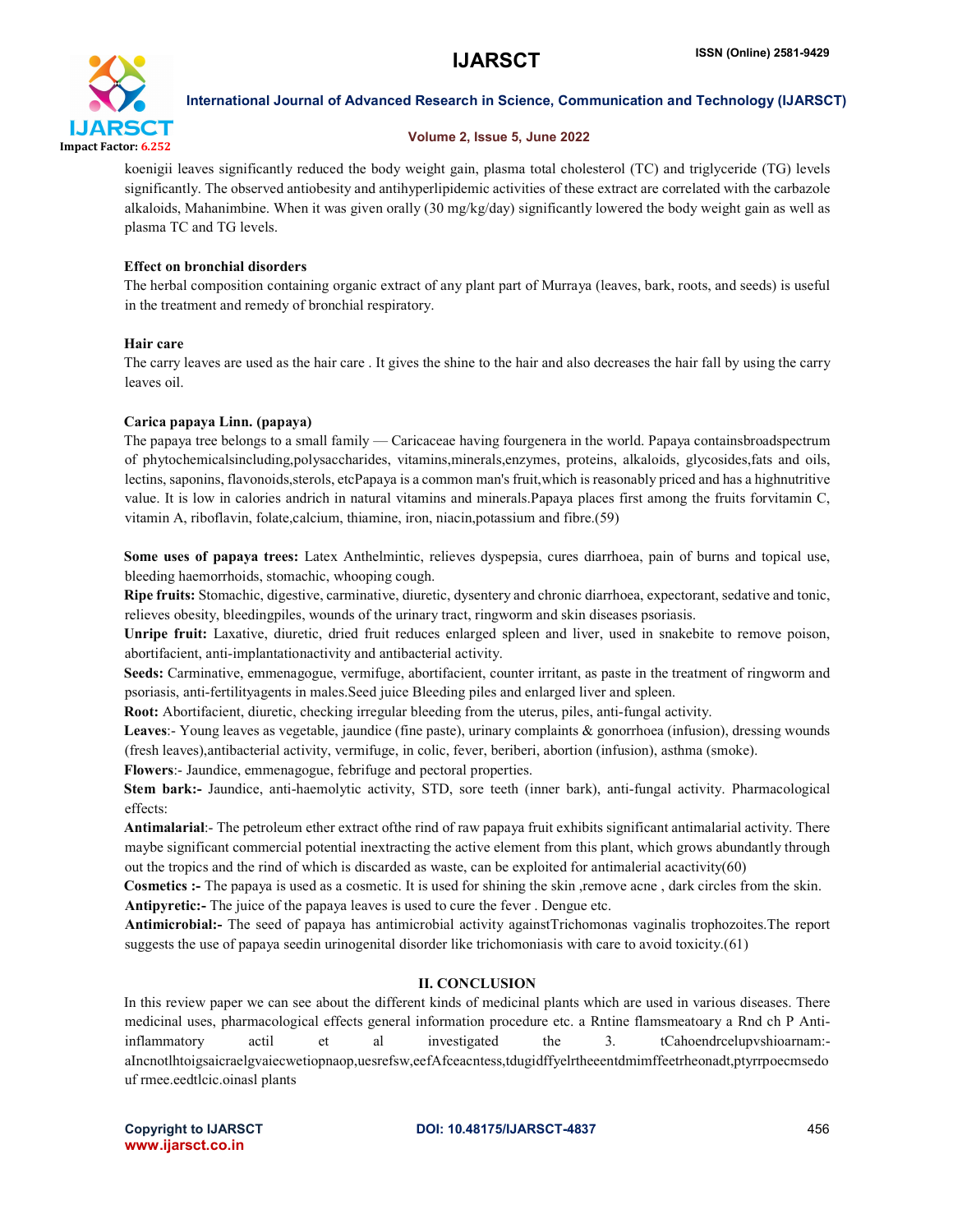

#### Volume 2, Issue 5, June 2022

#### **REFERENCES**

- [1]. Ms. Mary Vineela .PMSc (N) Lecturer C H N,Naryana College of Nursing, Nellore, Chemical composition of Tulsi, Benefits of holy basil( tulsi) leafs.
- [2]. Das SK and Vasudevan DM. Tulsi: The Indian holy power plant. Natural Product Radiance. 2006;5:279-83.
- [3]. Triveni, Kuldeep Kumar, Amit Kumar Singh, Rahul Kumar, Vaishnavee Gupta, Kishu Tripathi\* Smt. Vidyawati College of Pharmacy, Jhansi (U.P.) – 284121, India. Ocimum sanctum Linn: A Review on Phytopharmacology and Therapeutic Potential of Tulsi, International Journal of Pharmaceutical and Phytopharmacological Research (eIJPPR), Res. 2013; 3 (2): 148-151
- [4]. Mondal S., Bijay R. Miranda R. B., and Sushil C. M. The Science behind Sacredness of Tulsi (Ocimum sanctum LINN.). Ind J of Physiol Pharmacol. 2009, 53: 291–306.
- [5]. Naji-Tabasi S, Razavi SM. Functional properties and applications of basil seed gum: An overview. Food Hydrocolloids 2017.
- [6]. Muralikrishnan G, Pillai SK, Shakeel F. Protective effects of Ocimum sanctum on lipid peroxidation and antioxidant status in streptozocin-induced diabetic rats. Natural product research. 2012.
- [7]. Ahmad MZ, Ali M, Mir SR. Anti-diabetic activity of Ocimum sanctum L. roots and isolation of new phytoconstituents using two-dimensional nuclear magnetic resonance spectroscopy. J Pharmacogn Phytother. 2012;4:75–85. [Google Scholar]
- [8]. Singh PK, Baxi D, Banerjee S, Ramachandran AV. Therapy with methanolic extract of Pterocarpus marsupium Roxb and Ocimum sanctum Linn reverses dyslipidemia and oxidative stress in alloxan induced type I diabetic rat model. Exp Toxicol Pathol. 2012;64:441–8. [PubMed] [Google Scholar]
- [9]. Correa M.G., Couto J.S., Teodoro A.J. Anticancer properties of Psidium guajava—A mini-review. Asian Pac. J. Cancer Prev. 2016;17:4199–4204. [PubMed]
- [10]. Shu Y, Liu Y, Li L, Feng J, Lou B, Zhou X et al.Antibacterial activity of quercetin on oral infectiouspathogens. Afr J Microbiol Res. 2011; 5:5358-61.10.
- [11]. Birdi T, Daswani P, Brijesh S, Tetali P, Natu A et al.Newer insights into the mechanism of action of Psidiumguajava L. leaves in infectious diarrhoea.
- [12]. BMCComplement Altern Med. 2010.
- [13]. Okoli CO, Ezike AC, Akah PA, Udegbunam SO, OkoyeTC, Mbanu TP, Ugwu E. Studies on wound healing &antiulcer activities of extract of aerial parts ofPhyllanthus niruri L.(Euphorbiaceae).Am J PharmacolToxicol. 2009.
- [14]. Lozoya X, Reyes-Morales H, Chavez-Soto M, Martínez-García Mdel C, Soto- González Y et al. Intestinal antispasmodic effect of a phytodrug of Psidium guajava foliain the treatment of acute diarrheic disease. JEthnopharmacol. 2002; 83:19- 24.26.
- [15]. Nisha, M. H. (2011). Phytochemical and Biological investigation of Tridax procumbens leaves. Thesis reportsubmitted to the Department of Pharmacy, East West University, Bangladesh, in partial fulfillment of therequirements for the degree in B. Pharm.
- [16]. Policegoudra, R. S., Chattopadhyay, P., Aradhya, S. M., Shivaswamy, R., Sing, L., & Veer, V. (2014). Inhibitoryeffect of Tridax procumbens against human skin pathogens. Journal of Herbal Medicine, 4(2), 83- 88.https://doi.org/10.1016/j.hermed.2014.01
- [17]. Manjamalai, A., & Grace, V. M. B. (2004). Effect of essential oil of Tridax procumbens Linn on invivoantioxidant level in cancer model and in-vitro free radical scavenging activity. International Journal ofPharmaceutical Analysis.
- [18]. Dhanavade MJ, Jalkute CB, Ghosh JS, Sonawane KD (2011) Study antimicrobial activity of lemon (Citrus lemon L.) peel extract. Br J Pharmacol Toxicol 2: 119-122. Link: https://bit.ly/2ZoDkzX
- [19]. Robards K., Antolovich M. Analytical chemistry of fruit bioflavonoids. A review. Analyst. 1997;122:11–34. doi: 10.1039/a606499j.
- [20]. Raimondo S., Naselli F., Fontana S., Monteleone F., Lo Dico A., Saieva L., Zito G., Flugy A., Manno M., Di Bella M.A., et al. Citrus limon-derived nanovesicles inhibit cancer cell proliferation and suppress CML xenograft growth by inducing TRAIL- mediated cell death. Oncotarget. 2015;6:19514–19527. doi: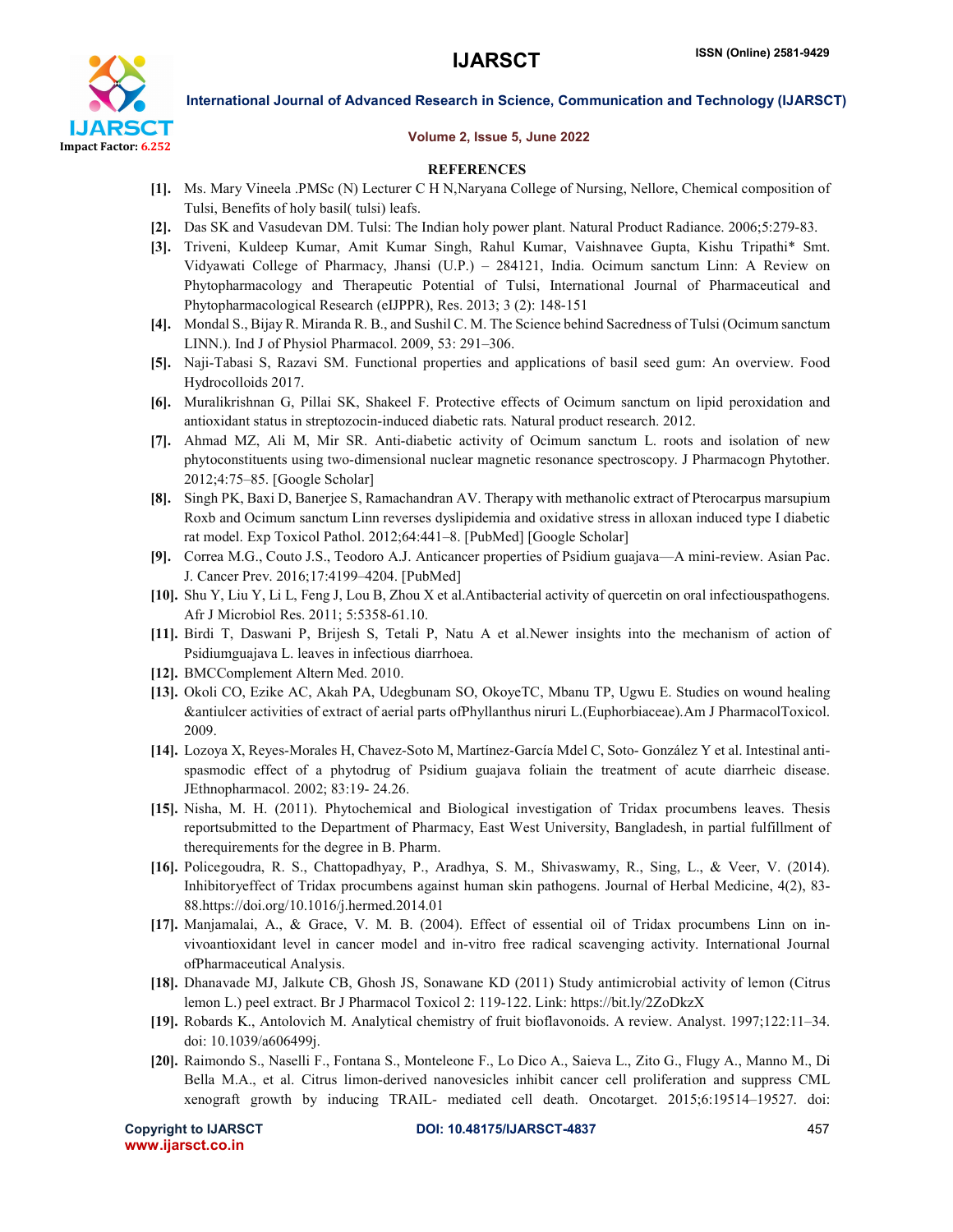

#### Volume 2, Issue 5, June 2022

10.18632/oncotarget.4004.

- [21]. Millet F. Huiles essentielles et essence de citronnier (Citrus limon (L.) Burm. f.) Phytotherapie. 2014;12:89– 97. doi: 10.1007/s10298-014-0857-3. [CrossRef]
- [22]. Kato Y., Domoto T., Hiramitsu M., Katagiri T., Sato K., Miyake Y., Aoi S., Ishihara K., Ikeda H., Umei N., et al. Effect on blood pressure of daily lemon ingestion and walking. J. Nutr. Metab. 2014;2014 doi: 10.1155/2014/912684
- [23]. Journal of Novel Research in Pharmacy and Technology (JONRPT)
- [24]. Journal of Novel Research in Pharmacy and Technology (JONRPT)
- [25]. Okwu, D.E.; Ezenagu, V.I.T.U.S. Evaluation of the phytochemical composition of mango (Mangifera indica Linn) stem bark and leaves. Int. J. Chem. Sci. 2008, 6, 705–716.
- [26]. Zhu XM, Song JX, Huang ZZ, Whu YM, Yu MJ. Antiviral activity of mangiferin against herpes simplex virus type 2 in vitro. Zhongguo Yao Li Xue Bao. 1993;14:452–[PubMed] [Google Scholar]
- [27]. Zheng MS, Lu ZY. Antiviral effect of mangiferin and isomangiferin on herpes simplex virus. Chin Med J. 1990;103:160–5.
- [28]. 38. Rivera DG, Balmaseda IH, Leon AA, Hernandez BC, Montiel LM, Garrido GG, et al. Anti-allergic properties of Mangifera indica L.extract (Vimang) and contribution of its glucosylxanthone mangiferin. J Pharm Pharmacol. 2006;58:385–92.
- [29]. Muanza DN, Euler KL, Williams L, Newman DJ. Screening for antitumor and anti- HIV activities of nine medicinal plants from Zaire. Int J Pharmacol. 1995;33:98.
- [30]. Tomar Lokeshwar et al. IRJP 2011, 2 (12) 97-102.
- [31]. Pingale Shirish S, Hepatoprotection study of leaves powder of Azadirachtaindicajuss, International Journal of Pharmaceutical Sciences Review andResearch, Volume 3, Issue 2, July – August. 2010.
- [32]. Rehman H, Yasin KA, Choudhary MA, Khaliq N, Rahman A, ChoudharyMI, Malik S, Studies on the chemical constituents of Phyllanthus emblica, Natural Product Research, 21(9), 2007, 775-81.
- [33]. Krishnaveni M, Mirunalini S, Therapeutic potential of Phyllanthus emblica (amla): the ayurvedic wonder, Journal of Basic and Clinical Physiology and Pharmacology,21, 2010, 93-105.
- [34]. Sankaran M, Velusamy V, Mani K, Amla: a novel ayurvedic herb as a functional food for health benefits"- A mini review, International Journal of Pharmacy and Pharmaceutical Sciences, 5(1), 2013, 1-4.
- [35]. Verma V, Bakshi SK. Tinospora cordifolia Miers ex Hook.f & Thoms. Medicinal and aromatic plants. http://portal.ics.trieste.it/MAPs/MedicinalPlants\_Plant.aspx?id=660] [Accessed March 20, 2011].
- [36]. Asthana JG, Jain S, Mishra A, Vijaykant MS. Evaluation of antileprotic herbal drug combinations and their combination with Dapsone. Indian Drugs 2001;38:82-6.
- [37]. Zhao TF, Wang X, Rimando AM, Che C. Folkloric medicinal plants: Tinospora sagittata var. cravaniana and Mahonia bealei. Planta Med 1991;57:505.
- [38]. Pramila Ghumare, Jirekar DB, Mazahar Farooqui, Naikwade SD. A Review of Pongamia pinnata An Important Medicinal Plant.Current Research in Pharmaceutical Sciences. 4 (02), 2014,
- [39]. Tripathi S, Kumar H, Pant H. Wood protection by Pongamia pinnata seed oil through heating process. Indian Forester. 138, 2012, 136–41.
- [40]. Li J, Jiang Z, Li X, Hou Y, Liu F, Li N, Liu X, Yang L, Chen G. Natural therapeutic agents for neurodegenerative diseases from a traditional herbal medicine Pongamia pinnata (L.) Pierre. Bioorganic & medicinal chemistry letters. 2015 Jan 1, 53-8.
- [41]. Atherton P. Aloe vera revisited. Br J Phytother. 1998;4:76–83. [Google Scholar]
- [42]. Shelton M. Aloe vera, its chemical and therapeutic properties. Int J Dermatol. 1991;30:679–83. [PubMed] [Google Scholar]
- [43]. Ishii Y, Tanizawa H, Takino Y. Studies of aloe. V: Mechanism of cathartic effect. Biol Pharm Bull. 1994;17:651–3. [PubMed]
- [44]. Kim HS, Lee BM. Inhibition of benzo [a] pyrene-DNA adduct formation by aloe barbadensis Miller. Carcinogenesis. 1997;18:771–6
- [45]. Tripathi and Ruchika Sharma, Bio-chemical activities of Ficus banghalensis- A review article.